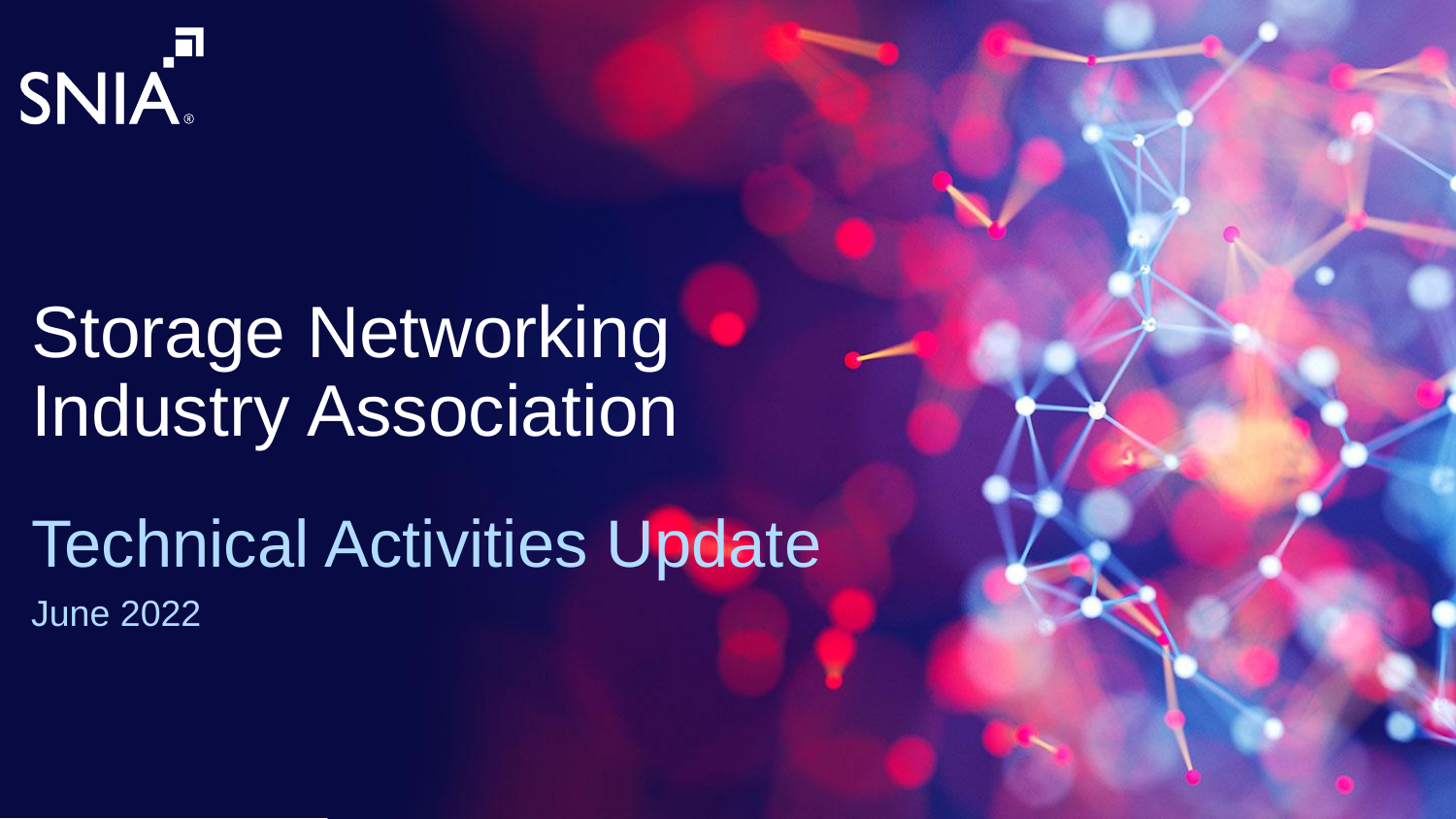#### **SNIA Technical News:** New ISO Standard

#### **E Cloud Data Management Interface (CDMI) v2.0**

- CDMI v2.0 has now been published as **ISO/IEC 17826:2022**
- The Cloud Data Management Interface defines the functional interface that applications use to create, retrieve, update and delete data elements from the Cloud. As part of this interface the client is able to discover the capabilities of the cloud storage offering and use this interface to manage containers and the data that is placed in them. In addition, metadata can be set on containers and their contained data elements through this interface.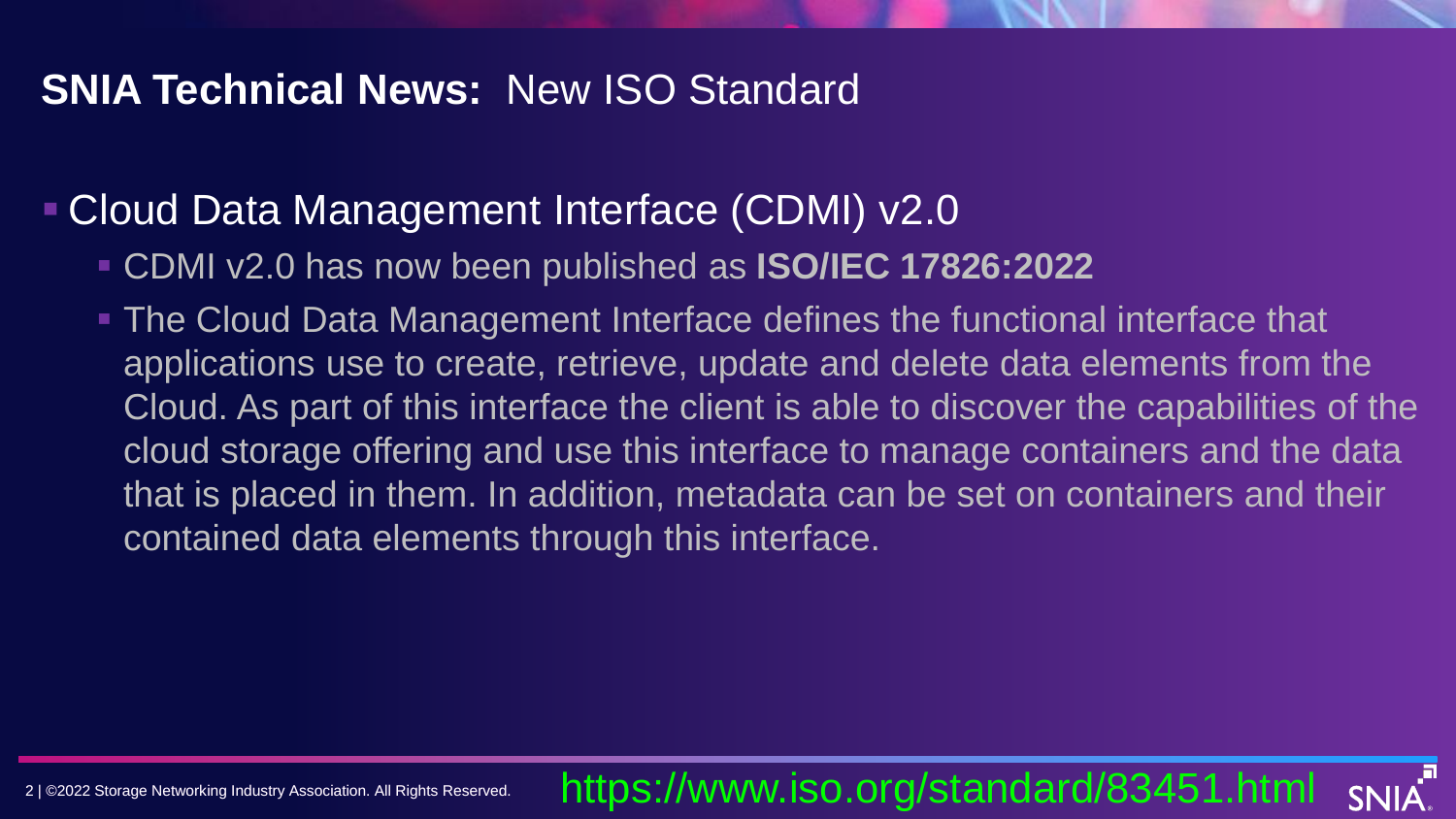#### **SNIA Technical News:** New Public Review Draft

#### ▪ Swordfish Scalable Storage Management API Specification v1.2.4

■ The Swordfish Scalable Storage Management API defines a RESTful interface and a standardized data model to provide a scalable, customer-centric interface for managing storage and related data services.

https://www.snia.org/publicreview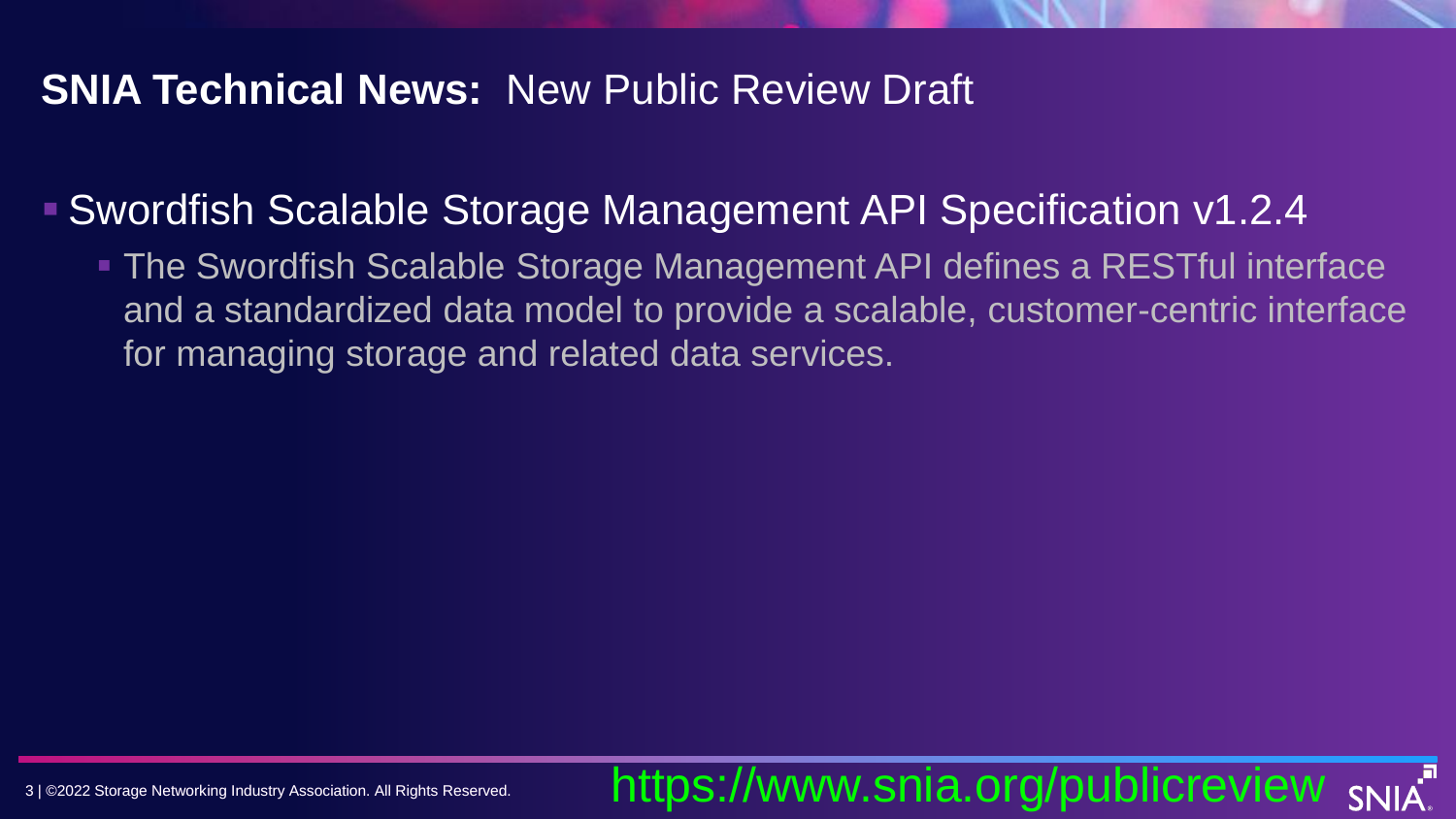## SNIA Public Review Drafts

- Swordfish Scalable Storage Management API v1.2.4
- Smart Data Accelerator Interface ("SDXI") Specification v0.9.0 rev 1
- Blockchain Interoperability Specification v0.5 rev 0.1
- Computational Storage Architecture and Programming Model v0.8 rev 0
- Computational Storage API v0.5 rev 0
- **DRAFT CDMI Extensions and Profiles** 
	- Capabilities Selection Extension v2.0
	- CORS Extension v2.0
	- **Data Affinity Extension v2.0**
	- **Extended Child Listing v2.0**
	- $\overline{10008}$  v2.0
	- **Partial Upload Extension v2.0**

#### **Check them out! - Provide Feedback!**

*Participate in their development!*

www.snia.org/publicreview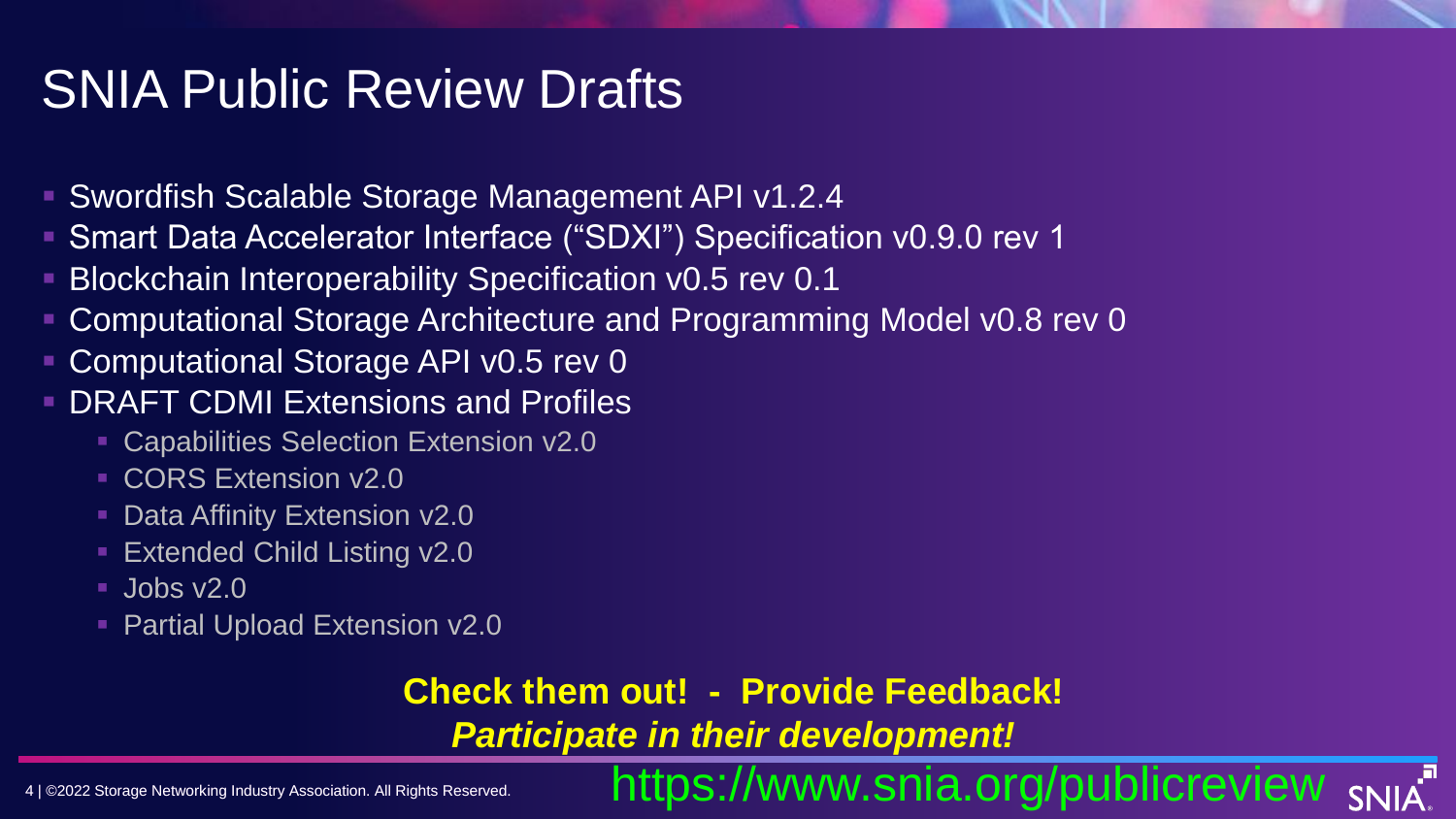## Storage Developer Podcast: Latest Episode



**This week's highlighted Podcast: #169: Completing the Picture for NVMe and NVMe-oF Management: Guidelines for Implementations** by Curtis Ballard, Distinguished Technologist, HPE

The SNIA Swordfish specification has expanded to include full NVMe and NVMe-oF enablement and alignment across DMTF, NVMe, and SNIA for NVMe and NVMe-oF use cases. This presentation will provide an overview of the most recent work adding detailed implementation requirements for specific configurations, ensuring NVMe and NVMe-oF environments can be represented entirely in Swordfish and Redfish environments.

Learning Objectives: 1) Describe how the NVMe and NVMe-oF environments can be managed in Swordfish and Redfish; 2) Provide an overview of current work in progress to extend NVMe and NVMeoF manageability in Swordfish; 3) Describe the updated guidance for implementations in Swordfish profiles and documentation.

5 | ©2022 Storage Networking Industry Association. All Rights Reserved.

#### https://www.snia.org/podcasts

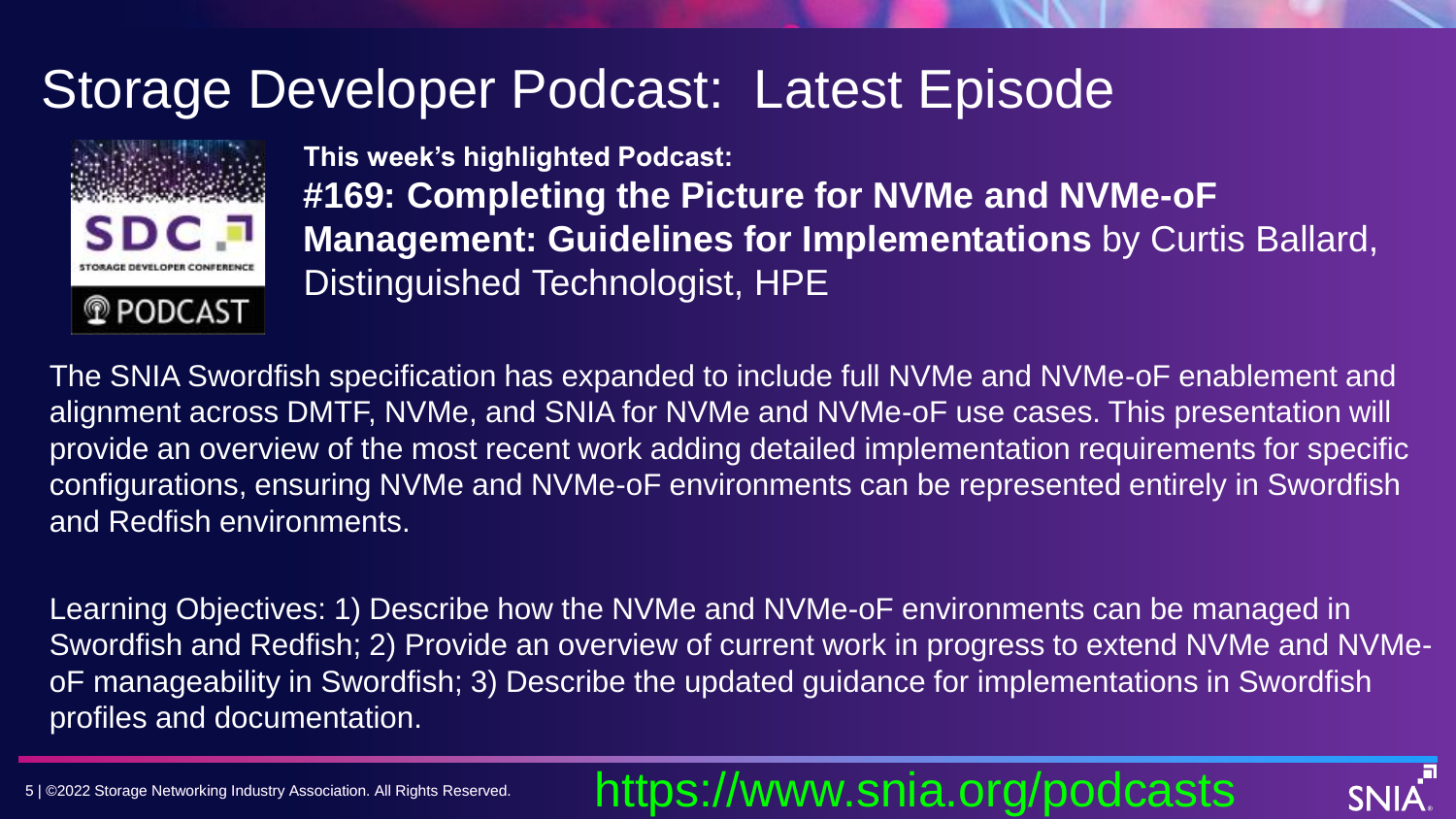## Storage Developer Podcast: Upcoming Episodes

- Computational Storage Moving Forward with an Architecture and API
- DNA Data Storage and Near-Molecule Processing for the Yottabyte Era
- **Emerging Storage Security Landscape**
- Facts, Figures and Insights from 250,000 Hard Drives
- **Fine Grain Encryption Control for Enterprise Applications**
- **E** Sanitization Forensic-Proofing Your Data Deletion
- Computational Storage Update from the SNIA Working Group
- SNIA SDXI Roundtable: Towards Standardizing a Memory to Memory Data Movement and Acceleration Interface

## https://www.snia.org/podcast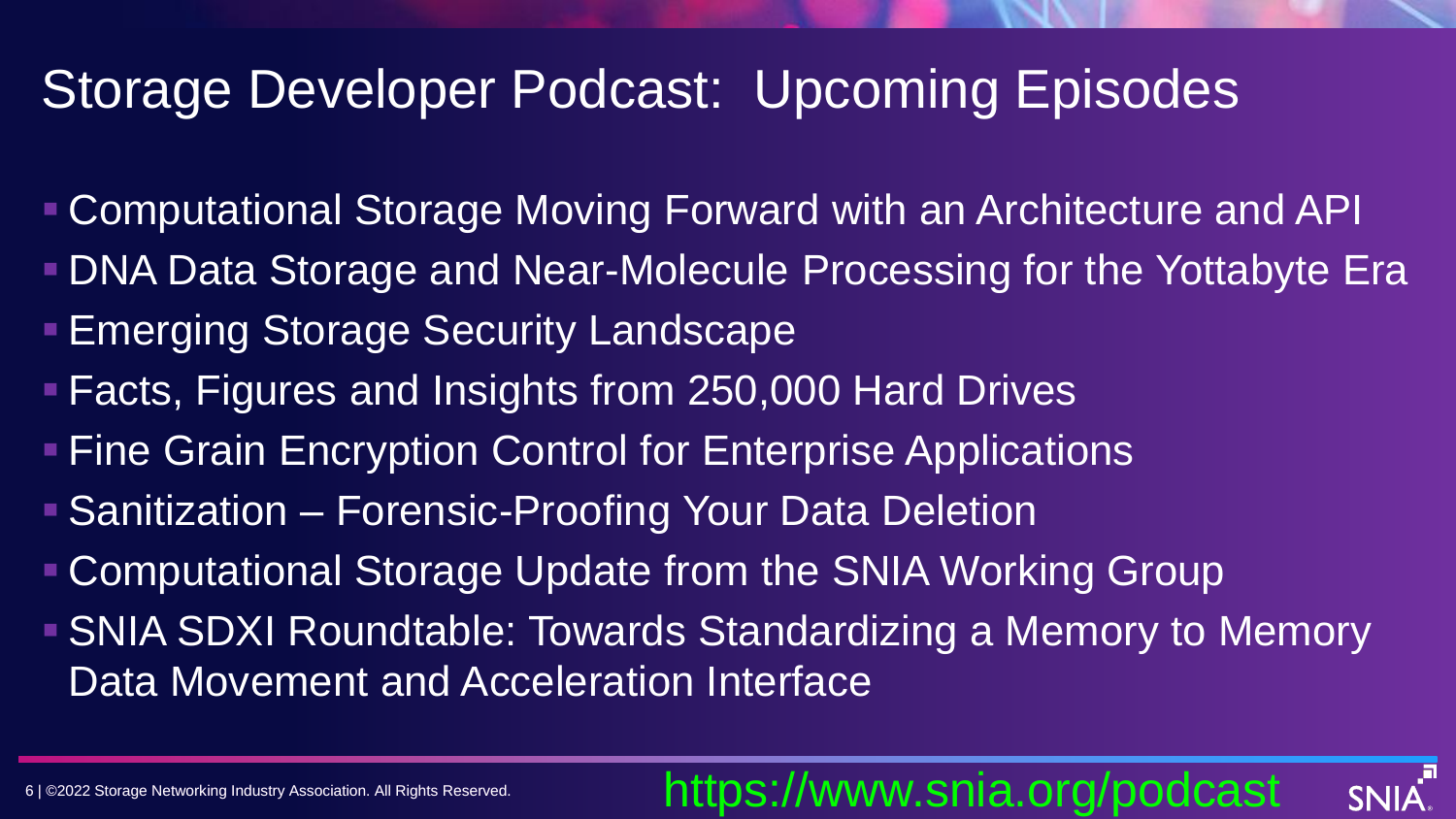## Next SNIA LIVE Webcasts

#### **. Is the Data Really Gone? A Primer on the Sanitization of Storage Devices**

▪ **Wednesday, June 29, 2022. 9:00 am PT / 12:00 noon ET**

- What do you think is a more secure way of securely removing data from a hard drive putting it through a shredder, or doing an instant secure **erase? The answer might surprise you! Companies go to great lengths to secure their data and prevent confidential information from being made available to others. When a company is done using its ICT equipment, including the storage device, it is important to render the data inaccessible. Sanitization is a process or method to render access to target data on storage media infeasible for a given level of effort. SSDs and HDDs have various security features that make this sanitization quick, secure, and verifiable.**
- In this webcast, we will go over the different types of sanitization defined in the new IEEE P2883 Specification for Sanitization of Storage and **cover easy ways to perform "Clear", "Purge," and "Destruct in mainstream storage interfaces like SATA, SAS, and NVMe. We discuss recommendations for the verification of sanitization to ensure that devices are meeting stringent requirements and explain how the purge technique for media sanitization can be quick, secure, reliable, and verifiable - and most importantly keeps the device in one piece.**

**https://www.snia.org/webcasts**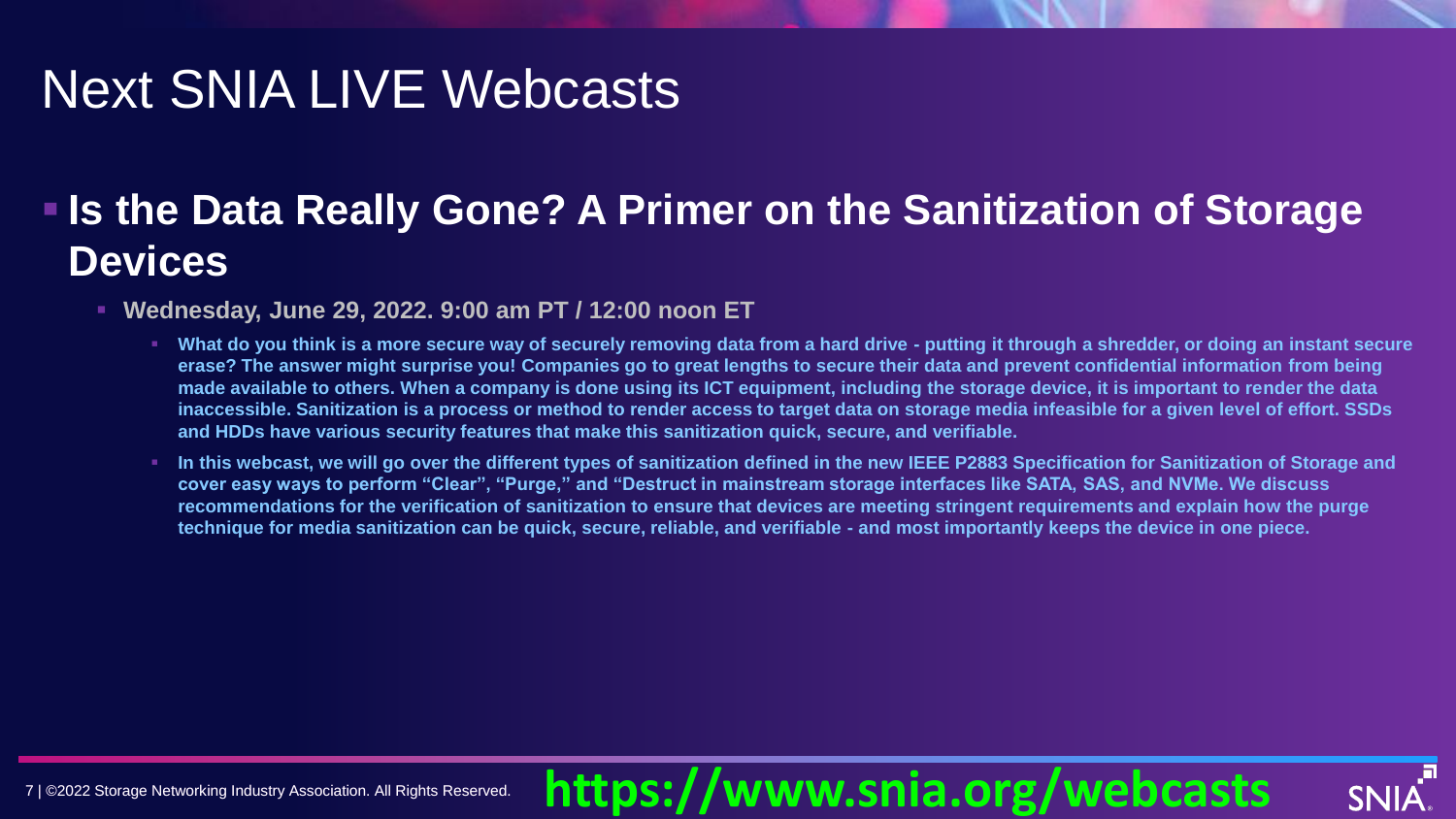## Next SNIA LIVE Webcasts

#### ■ **xPU** Accelerator Offload Functions

- **Wednesday, June 29, 2022. 11:00 am PT / 2:00 pm ET**
	- As covered in our first webcast "SmartNICs and xPUs: Why is the Use of Accelerators Accelerating," we discussed the trend to deploy **dedicated accelerator chips to assist or offload the main CPU. These new accelerators (xPUs) have multiple names such as SmartNIC, DPU, IPU, APU, NAPU.**
	- This second webcast in this series will cover a deeper dive into the accelerator offload functions of the xPU. We'll discuss what problems the **xPUs are coming to solve, where in the system they live, and the functions they implement, focusing on:**

**https://www.snia.org/webcasts**

- **Network Offloads**
- **Security**
- **Compute**
- **Storage**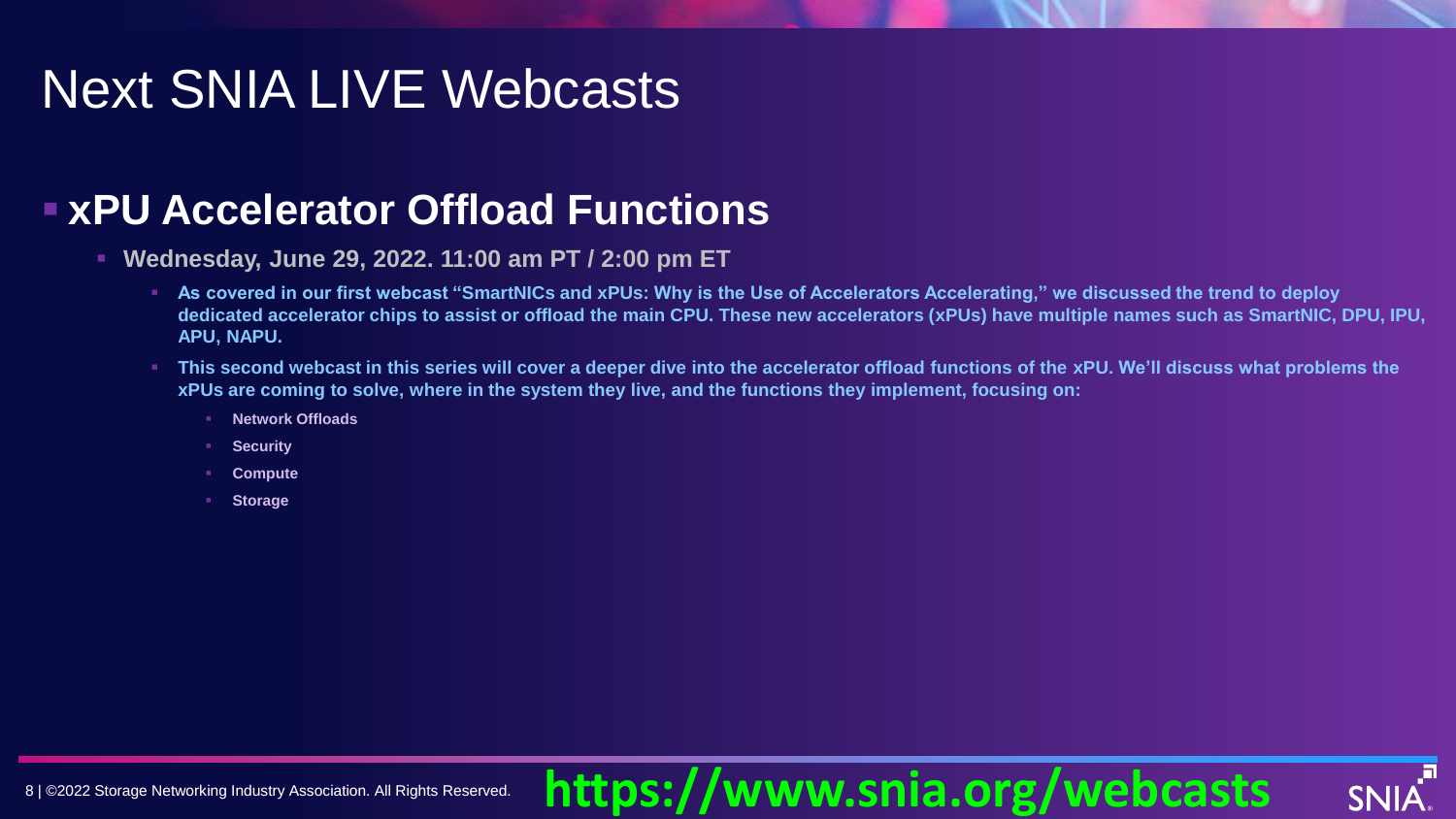# Upcoming SNIA LIVE Webcasts

#### **Example 2 Storage Life on the Edge: Accelerated Performance Strategies**

#### ▪ **Tuesday, July 12, 2022. 10:00 am PT / 1:00 pm ET**

▪ **Edge is the new frontier of compute and data in today's world, driven by the explosive growth of mobile devices, work from home, digital video, smart cities, and connected cars. An increasing percentage of data is generated and processed at the edge of the network. With this trend comes the need for faster computing, access to storage, and movement of data at the edge as well as between the edge and the data center. Attend this SNIA Networking Storage Forum webcast on June 15, 2022 where we will discuss:**

**https://www.snia.org/webcasts**

- The increasing need to do more at the edge across compute, storage and networking
- **The rise of intelligent edge locations**
- **Different solutions that provide faster processing or data movement at the edge**
- **EXED How computational storage can speed up data processing and transmission at the edge**
- **Security considerations for edge processing**
- **We look forward to having you join us to cover all this and more. We promise to keep you on the edge of your virtual seat!**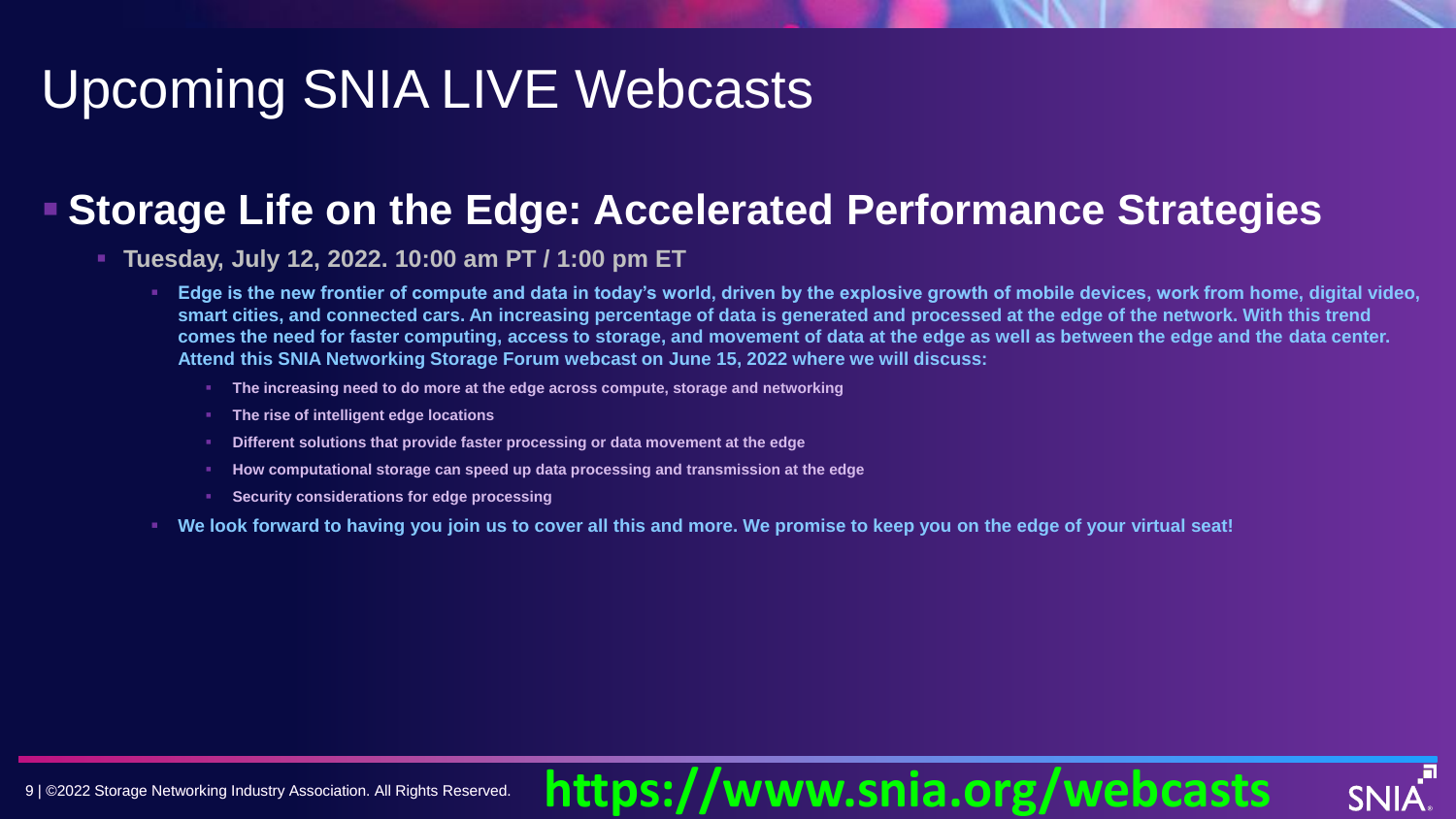



#### **Geek Out on Data Privacy & Understanding Ransomware | The Storage Basics** Protection

Data protection and data privacy have become Board level discussions as failing to secure sensitive information puts businesses at significant risk of being exploited by cybercriminals, and can lead to organizations facing enormous legal penalties. Geek Out here to learn best practices in data protection & data privacy, the storage security landscape, ransomware mitigation, and more.

#### Checkout past Geek Outs:

- Great Storage Debates
- NVMe over Fabrics
- Computational Storage
- SNIA Swordfish
- 

## 10 | ©2022 Storage Networking Industry Association. All Rights Reserved. **http://www.snia.org/geekout**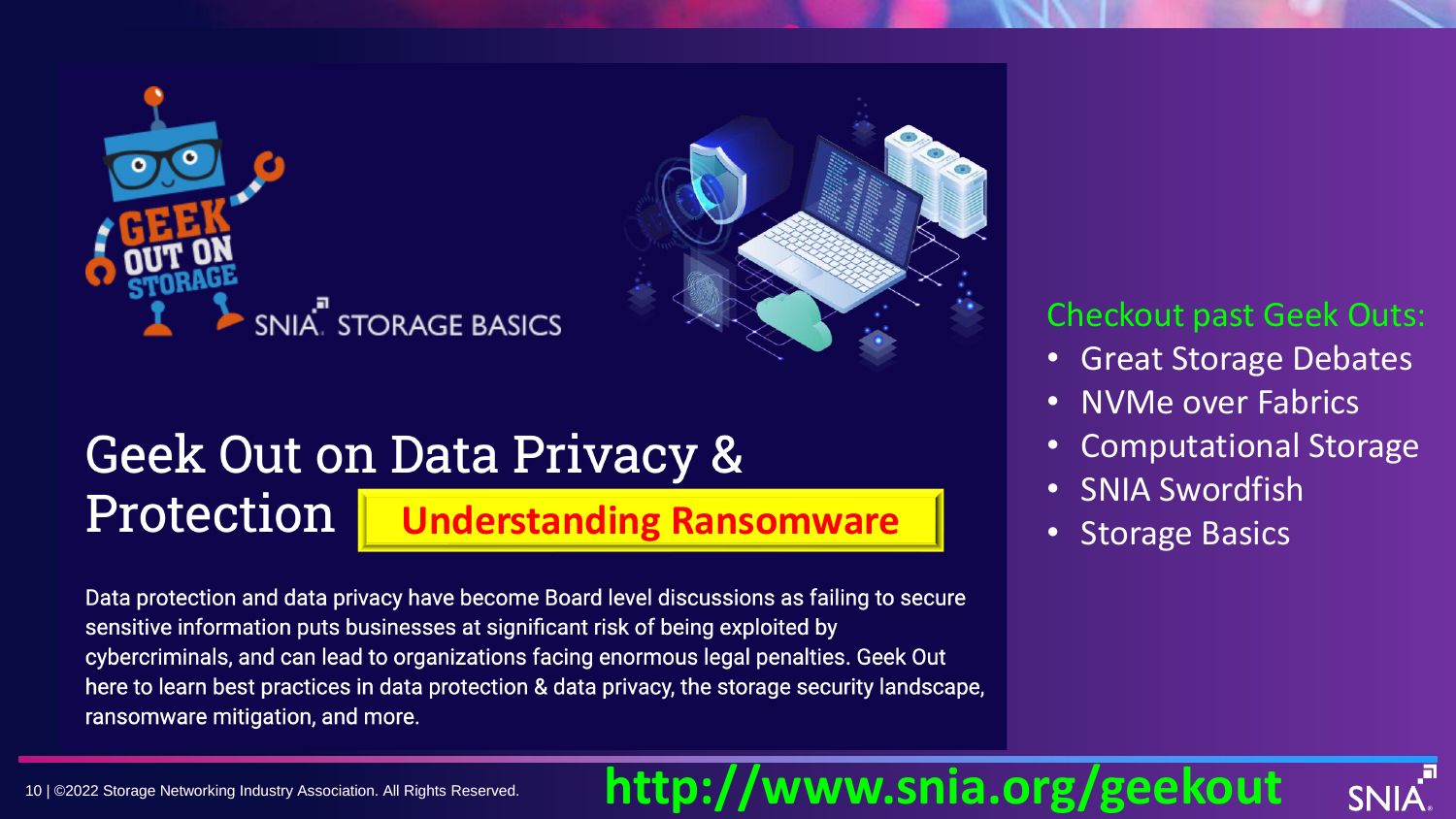## Upcoming SNIA Events

#### ■ Storage Developer Conference

**Beptember 12–15, 2022; Fremont, CA.** 

## **https://www.snia.org/events**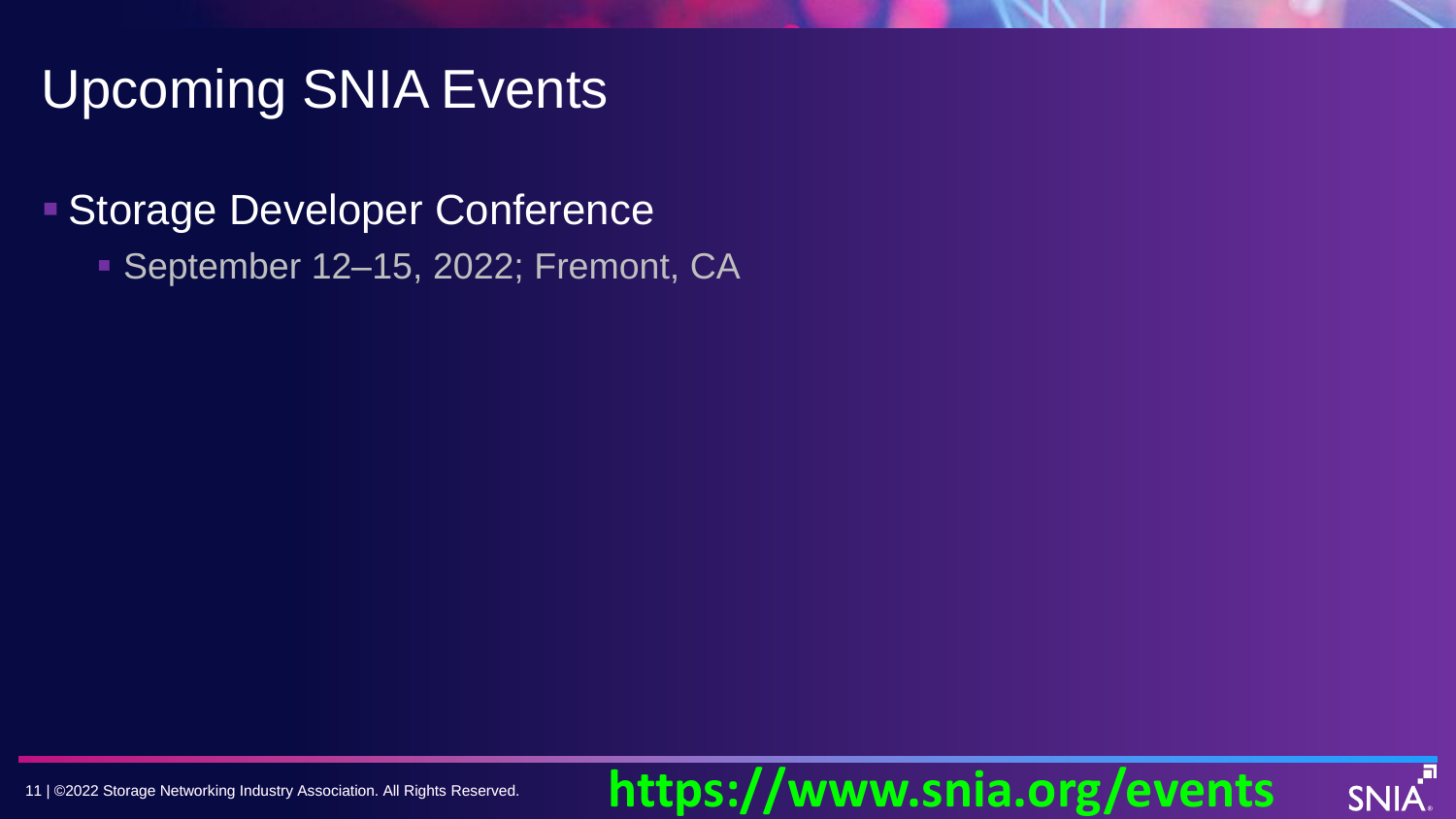## Speak at an upcoming SNIA Event

STORAGE DEVELOPER CONFERENCE



**BY Developers FOR Developers** 

**SDC US 2022** Event Dates: September 19-22, 2022 **Deadline: June 17, 2022**

Taking place on September 19-22, 2022, SNIA's Storage Developer Conference (SDC) will bring the global storage developer community together to collaborate and network through the sharing of ideas, industry developments and best practices.

## **https://www.snia.org/cfp**